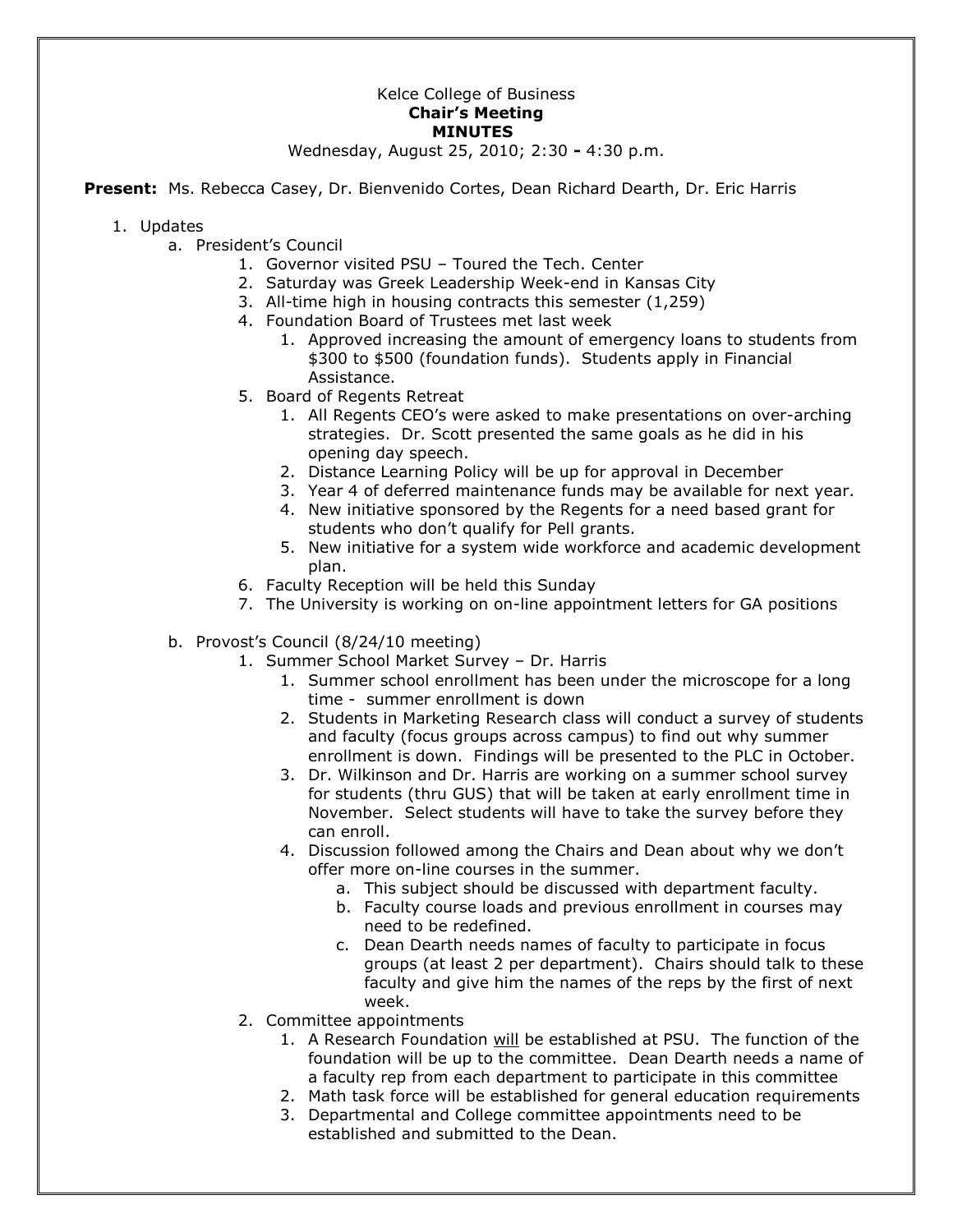- 3. HLC requirement for PSU of electronic portfolios along with LiveText for assessment
- 4. Program Review process was reviewed (hand-out was discussed)
- 2. Departmental Issues
	- a. MGMKT None
	- b. ACIS issue with Admissions and giving out incorrect information about CIS. Dean Dearth agreed to discuss the matter with Dr. Ivy.
	- c. ECON None
- 3. Discussion items
	- a. Appointment to Summer School Focus Group
	- b. Appointment to Research Foundation
	- c. Creation of the Math Task Force
	- d. Creation of the Program Review Committee
	- e. University, College and Departmental Committee Appointments
	- f. Assessment LiveText
		- 1. LiveText is being stressed by administration as being very important and will be pursued and used at PSU. This is our pathway to HLC accreditation and very useful in organizing and controlling the assessment function for departmental assessment for Program Review as well as AACSB assessment.
	- g. FY 11 Staffing Requests
		- 1. These need to be in the Provost by September 15 all full-time faculty
	- h. Executive on Campus Richard White September 20
		- 1. Dean Dearth will work on a schedule for this visit and will ask Departments to participate.
	- i. SP 11 Class Schedule due to Registrar on Sept. 20 (draft schedules will be discussed at the Chairs meeting on Sept. 8)
	- j. General Education Report was distributed for review
	- k. President/Provost Meetings need to determine a date for these ½ hour meetings by the next Chairs meeting on Sept. 1
	- l. Provost Meeting with Departments Provost should be invited to a Department meeting this semester
	- m. Policy Distribution (all are on-line) Chairs were asked to notify faculty to review these policies on-line.
		- 1. PREVENTION OF ALCOHOL ABUSE AND DRUG USE ON CAMPUS AND IN THE **WORKPLACE**
		- 2. FAMILY AND MEDICAL LEAVE ACT (FMLA)
		- 3. MEMO FROM GOVERNOR PARKINSON REGARDING POLITICAL ACTIVITY OF STATE EMPLOYEES
	- n. Discussion on the President's speech to the faculty at the PSU opening meeting
		- 1. Due to faculty concerns raised to the Chairs, they believe that there needs to be clarification on importance of the College of Business and that Dean Dearth should seek that clarification for COB faculty.
	- o. Dean Search
		- 1. Dean Dearth distributed a list of job qualifications that he will discuss with
		- the Provost. Discussion followed on each of the requirements.
- 4. Upcoming events:
	- a. MBA Experience August 27 & 28
	- b. Labor Day Sept 6
	- c. Meet the Firms Day Sept 13
	- d. FY 11 Staffing Requests Due to Provost September 15
	- e. Executive on Campus Richard White Sept 20
	- f. Sp 11 Class schedule due to Registrar Sept 20
	- g. Career Expo Sept 21
	- h. Rumble in the Jungle  $#1 -$  October 2
	- i. D & F Midterm Grades Due October 18 noon